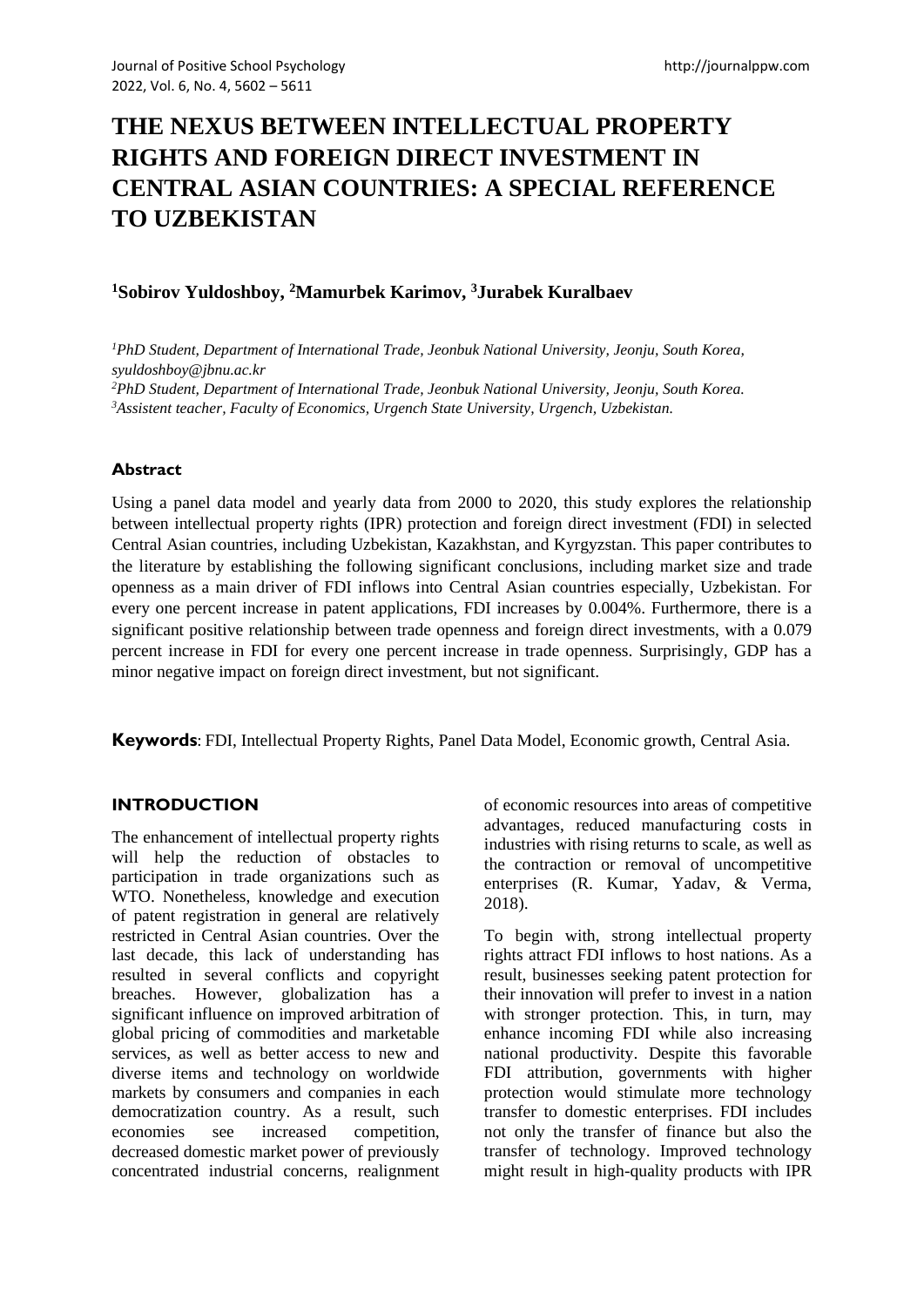protection. Countries with higher IPR rights provide a more secure vault for investors since their innovations or products are not easily imitated (Yi & Naghavi, 2017). As a result, their rights are legally protected. These promote larger FDI inflows to nations with more IPR.

Figure 1 shows us the amount of FDI as the percentage of GDP between 2000 and 2020 in selected Central Asian countries including Uzbekistan, Kazakhstan and Kyrgyzstan. We can see relatively significant difference between the values of FDI invested in Uzbekistan and Kazakhstan. It can be seen that Uzbekistan had the minimum value of FDI flowed compared to the other 2 countries: Kazakhstan and Kyrgyzstan, but there was a significant decline in Kazakhstan and Kyrgyzstan in 2019 because of global pandemic. From this figure, we can say that it is very important to enhance the inflow of FDI.

For emerging countries in Central Asia, the link between IPR protection and FDI is also very important. For one thing, the area is transitioning from an IP importer to a key IP producer in its own right (Arnesen et al., 2021). Furthermore, Central Asia has received substantial amounts of FDI inflows as a result of its strong growth, and this trend is projected to continue. Inflows of foreign direct investment into Central Asia benefit economies with limited technological capabilities and robust intellectual property protection regimes (Singh, Arya, & Jyoti, 2019). Imports of technology through FDI are critical to Asia's technological advancement. Petri (2012) discovers that FDI in Asia frequently leads to technology diffusion and advancement.





Source: World Bank Open Data

In the early stages of their economic growth, developing nations in Central Asia had very poor IPR protection regimes, but as those countries converted themselves into manufacturers of inventions and new technologies, those systems got stronger (Sabir, Rafique, & Abbas, 2019). IPR protection becomes a critical component of knowledge transfer and industrial operations only after countries develop significant indigenous technical capabilities and a robust science and technology infrastructure capable of creative imitation (Nguyen, Haug, Owen, & Genç, 2020).

Several researches by scholars all around the world have shown a link between IPDs and FDI attractiveness. Numerous analyses, in particular, indicate that on intellectual property rights have a major role in boosting FDI inflows (Maskus, Milani, & Neumann, 2019), but others show that, on average, patent rights have a minimal influence on site choices, and the effect of IPRs lowers the potential of investing in that nation (N. Kumar). The research findings are mixed, and the circumstances differ by area.

There is yet to be a specific research in Central Asian countries to analyze the impact of investment rights on foreign direct investment. As a result, the present research focuses on IPR as a conditional factor for FDI and economic growth in certain nations and years.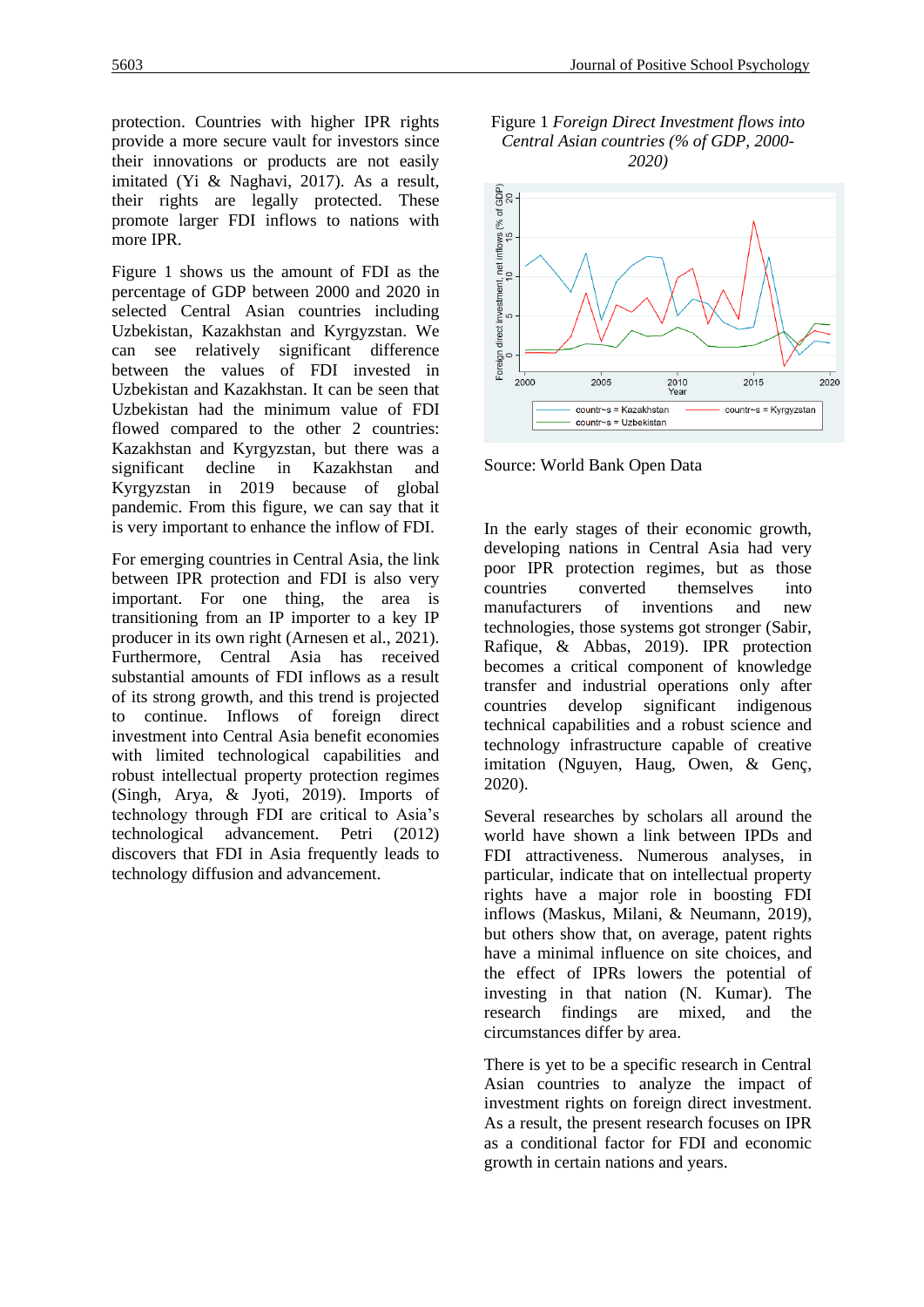Figure 2 describes the overall application of patents in Central Asian countries, it can be seen from the graph that the number of patent applications in Kazakhstan is relatively high compared to Uzbekistan and Kyrgyzstan. But there has been a small decline after 2015. However, the patent applications in Kyrgyzstan are significantly low compared to Kazakhstan and Uzbekistan. In turn, the number of patent applications in Uzbekistan was relatively high until 2004, but there was a very significant decrease after that.

#### Figure 2 *Overall patent applications in Central Asian countries (2000-2020)*



#### Source: World Bank Open Data

This research will be exclusively focused on how intellectual property rights (IPR) play a conditional role in attracting greater FDI, which has an impact on economic growth in Uzbekistan. This would be a significant contribution to the research on IPR as a conditional component in the link between FDI and economic development in Central Asian countries including Uzbekistan, Kyrgyzstan and Tajikistan from 2000 to 2020. We adopt policy strategies for Uzbekistan's FDI Strategy by analyzing the current situation of FDI and IPR's in Central Asia from 2000 to 2020 using OLS panel data model.

After that, we generate hypothesis for our study as follows:

Hypothesis 1 (H1): FDI and IPRs have a favorable association.

Hypothesis 2 (H2): Trade openness promotes more FDI.

#### **Literature Review**

Foreign direct investment (FDI) is the transfer of money from an investor's nation to a host country (capital might be in the form of cash, assets, or technology) in order for businesses to profit (Seid, 2018).

Intellectual property rights (IPR) are described as cognitive creations or inventions. Intellectual property is enacted to protect any idea or invention. Trademarks, copyright, patents, and industrial designs are the most frequent forms of intellectual property rights awarded to innovators (Lee, Alba, & Park, 2018).

Foreign firms will confront cultural differences or challenges relating to copyrights and patent rights in the host nation as a result of the shift in the business environment. Intellectual property or patent rights aid in the advancement of a country's scientific and technical achievements; also, patents are vital in attracting foreign direct investment (FDI) into developing nations (Seyoum, 2006).

If FDI is the transmission route of productivity from North to South, strengthening protection of intellectual property rights in the South will improve incentives and opportunities in the North, according to the theory. Strengthening IPR protection is seen as a way for the South to incentivize Northern FDI (Fatma & Zouhaier, 2021).

If a developing economy satisfies the following institutional specifications, such as a low level of corruption, a good business environment, and generally peaceful politics, foreign direct investment (FDI) can help the nation grow through capital accumulation, increased employment, and knowledge transfer (Chan & Tang, 2017). Studies have also focused on intellectual property rights (IPR) as a possible factor since the early 2010s. Better intellectual property indicates that a country has stronger institutions, which indicates that shareholders should feel more secure that the risk of debt default is ameliorated, that any knowledge transferred is done so legally, and that legal processes are in place to address cases in which intellectual property is obtained illegally (Borovitsky, 2020).

In general, there are several factors of IPRs to consider. Intellectual property rights, however, appear to be the most studied and watched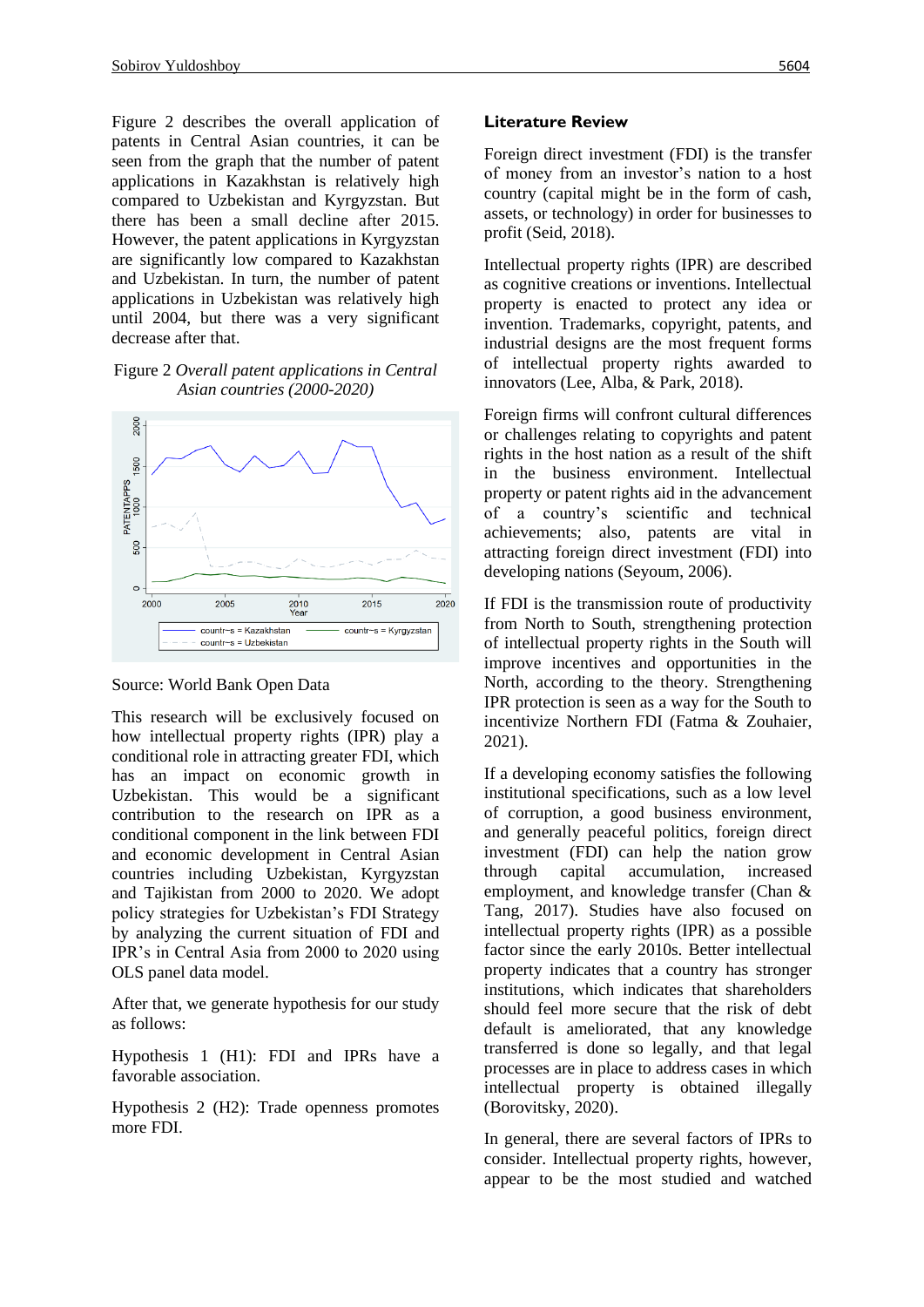component before even making a choice to invest (Ofili, 2014)). The cause for this is the rising trend of copying ideas and items, which results in losses for the innovator or original manufacturer. According to Alexiou et al. (2016), Frandsen (2015), and Kashcheeva (2013), stronger IPR protection might lead to an increase in FDI while also boosting economic development.

A variety of interesting research on technology transfer have explored the impact of enhancing IPR protection using North–South dynamic general equilibrium models with FDI as the technology transfer route of choice. Furthermore, these researches are classified based on their findings. Two of the most notable research in this subject, for instance, Lai (2012) and Glass & Saggi (2002), obtained contrasting results. Lai (2012), using a concept of variety-expanding-type innovation, indicated that boosting IPR protection encourages both innovation and FDI, but Glass & Saggi (2002) argued the reverse using a model of qualityimprovement-type innovation. In another paper, Glass and Wu (2007) (hereafter G–W) presented costless imitation, as did Lai (2012), into a quality-improvement-type R&D model similar to that of Glass & Saggi (2002), and investigated how rising the probability of imitation affects innovation and FDI. Their analysis indicated that increasing IPR protection stifles both innovation and FDI. This results are contrary to Lai (2012) but is similar to that in Glass  $\&$  Saggi (2002). G–W (2007) hypothesized that by analyzing the settings and outcomes in these works, we may relate the different outcomes in Lai (2012) and Glass & Saggi (2002) to whether innovation is variety increasing or quality upgrading.

# **Data and Methodology**

The empirical data in our paper is based on the studies described above, and it examines the causal link between intellectual property rights and foreign direct investments. We also use several variables, including trade openness and economic growth which have shown to be quite useful in determining the causal relationship. We utilize the dataset provided by World Bank, Statistical Committee of Uzbekistan, World Development Indicators and World Intellectual Property Organization Statistics Data Center from 2000 to 2020, an annual panel data of 3 Central Asian economies, namely, Uzbekistan, Kyrgyzstan and Tajikistan, were developed for the empirical examination.

By looking through previous papers, we choose the variables for our paper as below-mentioned.

1. Intellectual Property Rights (PATENTAPPS);

- 2. Foreign Direct Investments (FDI);
- 3. Economic Growths (GDP per capita);
- 4. Trade openness (TO).

| Variables                           |                                                                                  | Abbreviation      | <b>Expected Sign</b> | Sources                                                                                  |
|-------------------------------------|----------------------------------------------------------------------------------|-------------------|----------------------|------------------------------------------------------------------------------------------|
| Foreign Direct Investments          | Foreign<br>direct<br>investment,<br>net<br>inflows (% of GDP)                    | <b>FDI</b>        |                      | World<br>Development<br>Indicators                                                       |
| <b>Intellectual Property Rights</b> | Total<br>patent<br>(direct<br>applications<br>and PCT national<br>phase entries) | <b>PATENTAPPS</b> | $^{+}$               | Intellectual<br>World<br>Property<br>Organization<br><b>Statistics</b><br>Data<br>Center |
| <b>Economic Growths</b>             | GDP per capita                                                                   | <b>GDP</b>        | $+$                  | World<br>Development<br>Indicators                                                       |
| Trade openness                      | Trade (% of GDP)                                                                 | TO                | $+$                  | World<br>Development<br><b>Indicators</b>                                                |

Source: Author's own contribution.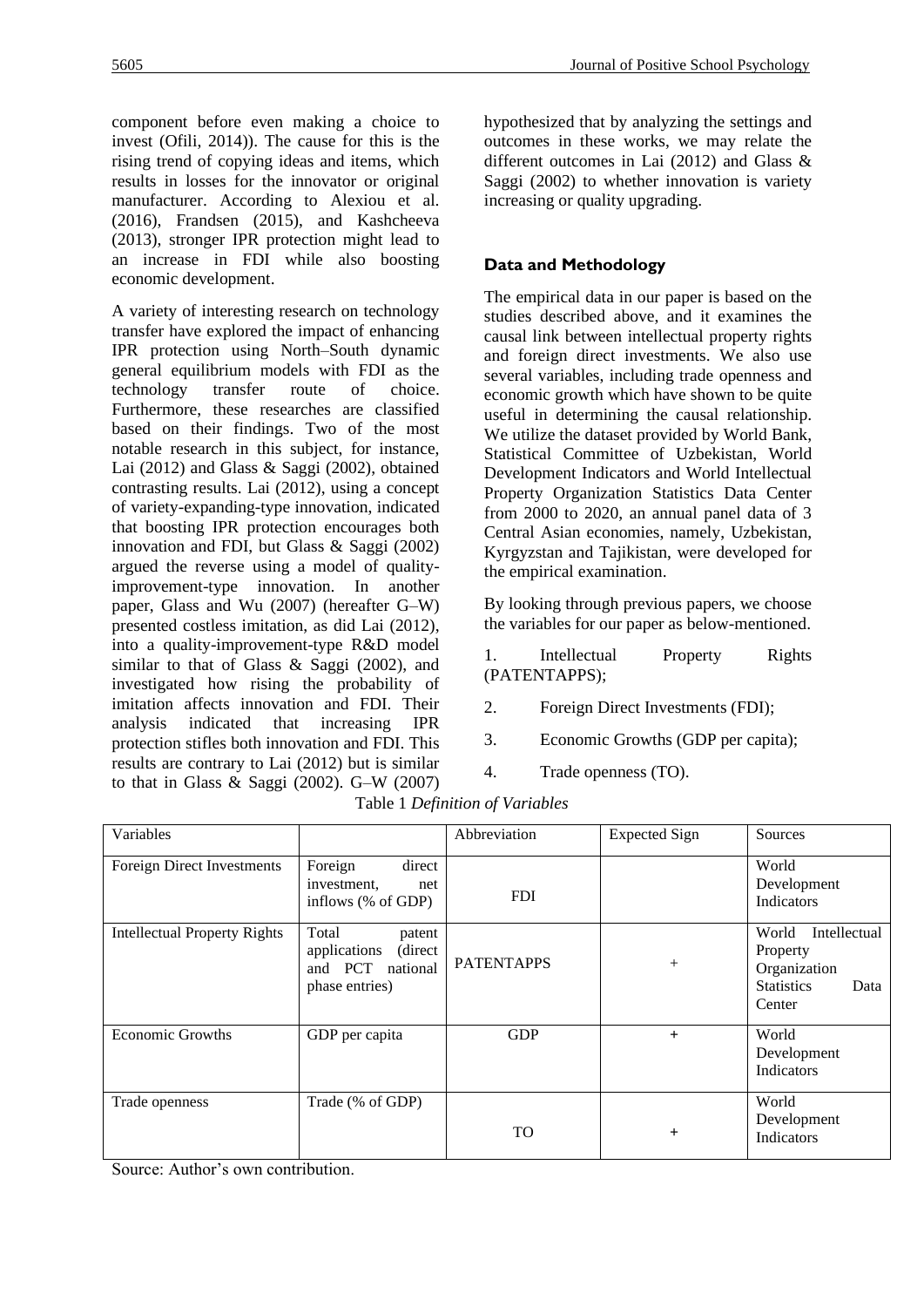Foreign Direct Investments (FDI) - When a company, sector, individual, or organization in another nation acquires controlling ownership, it is referred to as foreign direct investment (FDI). As a consequence of FDI, foreign firms are actively engaged in day-to-day work from the other country, resulting in a movement of money, experience, capabilities, and technologies (Raza, Shah, & Arif, 2019). In our paper, we utilize net inflows (as a percentage of GDP) as a proxy for FDI. The data is derived from World Bank database.

Intellectual Property Rights (PATENTAPPS) - FDI inflows to host nations are aided by strong intellectual property rights. As a result, businesses seeking protection for their innovation will choose to invest in a nation that offers more protection (Dai, 2020). As a result, inbound FDI might grow, and the country's productivity could rise as well. So, we choose international property rights as an independent variable in our paper. And, we utilize Total patent applications (direct and PCT national phase entries) as proxy for this variable. The data is derived from the WIPO IP Statistics Data Center.

Market Size (GDP) - Gross domestic product, or the market value of all production of goods and services inside a country's borders in a given year, is The most essential criteria in assessing a country's market size and investment potential (Petrović-Ranđelović, Mitić, Zdravković, Cvetanović, & Cvetanović, 2020). For this variable, we utilize GDP per capita as a metric for market size and, World Bank data is used to assemble GDP results.

Trade Openness (TO) - Integration with global commerce with sources of innovation is facilitated through trade, which improves the return on FDI. Trade liberalization enables economies to grow output, resulting in higher returns to scale and specialization economics (Gerring, Bond, Barndt, & Moreno, 2005). The Trade Openness Index, which is utilized as a metric for trade openness, is determined by dividing the amount of imports and exports by the country's total GDP. The data is provided by World Bank database.

The following is the formulation for the variable of trade openness:

 $TRADE =$  $X + M$ GDP

## Eq. (1)

In this paper, we utilize several panel data models to analyze the relationship between IPRs and FDI in three Central Asian countries: Uzbekistan, Kazakhstan, and Kyrgyzstan from 2000 to 2019; with the purpose of indicating some policies for Uzbekistan's FDI strategy. The countries that have been chosen have a lot in common, including economy and political system. As a consequence of the findings, Uzbekistan will get some policy recommendations. We used the Ramsey RESET test first, then Pearson Correlation and VIF to check for multicollinearity of variables, and finally heteroscedasticity tests. Then, to obtain more exact and accurate findings, we employ Pooled OLS with robust standard errors.

That's why; we below investigate previous literatures to highlight main point of models which is used in our model.

#### Pooled OLS Model

A pooled model is one of the models where the dataset on various individuals are simply pooled together with no provision for individual differences that might lead to different coefficients (Hill, Griffiths, & Lim, 2018). For an equation with three explanatory variables  $x_2$ ,  $x_3$  and  $x_4$ , a pooled model can be described as follows:

 $FDI_{it} = \beta_0 + \beta_1 PATENTAPPS_{IT} + \beta_2 GDP_{it} +$ 

$$
\beta_3 TO_{it} + e_{it}
$$
  
Eq. (2)

t=1…….t

i=1…….i

Y-dependent variable

X-independent variable

 $\Box$ - the coefficient which demonstrates relationship between dependent and independent variable

#### e-error term

Ordinary least square (OLS) is a form of linear least squares approach used in statistics to estimate the unknown coefficients in a linear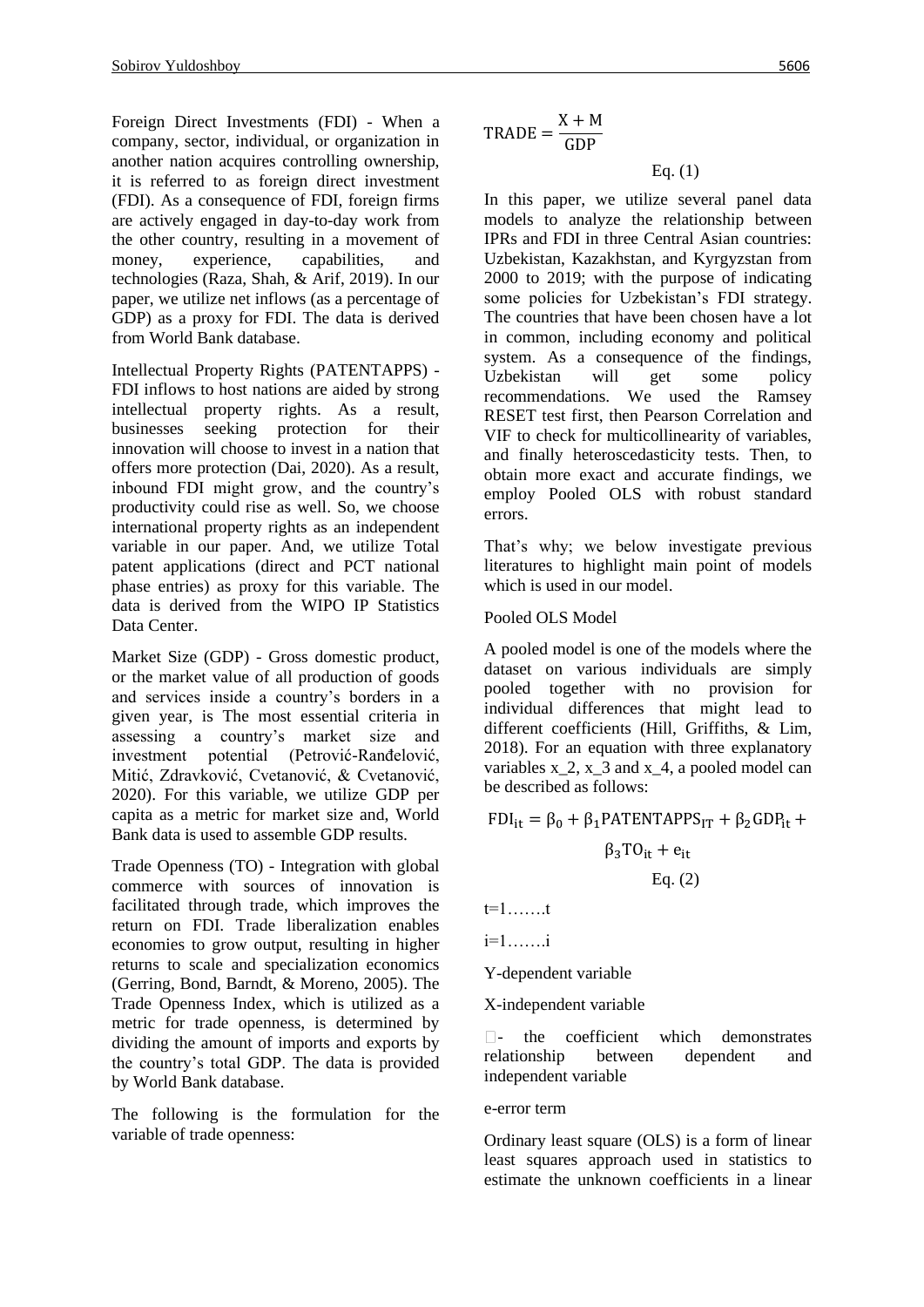regression model. OLS selects the specifications of a linear function of a set of independent variable by reducing the sum of the squares of the differences between the observed dependent variable (values of the variable being observed) in the given dataset and those predicted by the linear function of the independent variable. As per above-mentioned literatures, we adopt empirical model for our study as:

 $FDI = \beta_0 + \beta_{1i}$  PATENTAPPS<sub>it</sub> +  $\beta_{2i}GDP_{it}$  +

$$
\beta_{3i}TO_{it} + \epsilon_{it}
$$
  
Eq. (3)

Where, PATENTAPPS means Total patent applications (direct and PCT national phase entries), GDP measures the gross domestic product per capita for each country i, FDI denotes the foreign direct investment, TO measures the trade liberalization  $\beta$  indicates the constant. ε\_it measures the residual term. αji measures the estimated coefficients of all variables that explain (where,  $j = 1, ..., 8$ ). The subscript  $i = 1... 40$  measures the region. The subscript  $t = 1... 20$  is the time period. In Table 2, we define all variables utilized in our paper. As per table 1, we can see maximum of GDP is 13890, and minimum is 279.61. The maximum patent applications in our sample are 1824 and the minimum is 63.

| Variable          | <b>Obs</b> | Mean     | Std. Dev. | Min         | Max      |
|-------------------|------------|----------|-----------|-------------|----------|
|                   |            |          |           |             |          |
|                   |            |          |           |             |          |
| <b>FDI</b>        | 63         | 4.775009 | 4.2487    | $-1.391844$ | 17.13123 |
|                   |            |          |           |             |          |
|                   |            |          |           |             |          |
| <b>PATENTAPPS</b> | 63         | 662.0159 | 609.739   | 63          | 1824     |
|                   |            |          |           |             |          |
|                   |            |          |           |             |          |
| <b>GDP</b>        | 63         | 3239.405 | 3806.525  | 279.6196    | 13890.63 |
|                   |            |          |           |             |          |
|                   |            |          |           |             |          |
| to                | 63         | 82.53864 | 28.60352  | 29.74841    | 146.1061 |
|                   |            |          |           |             |          |
|                   |            |          |           |             |          |

Table 2 *Descriptive Summary*

Source: Computed by Stata 16.0

Then, a test for the variance inflation factor also was performed, and the result is given in Table 3, to further check that the assumption of negligible multicollinearity was satisfied. The results reveal that none of the independent variables have a VIF greater than 10, the assumption is satisfied since the criterion for spotting multicollinearity is met. As per previous literatures (Daoud, 2017), a VIF > 10 or a 1/VIF < 0.10 indicates trouble.

Table 3 *Variance inflation factor*

| Variable          | VIF  | 1/VIF    |
|-------------------|------|----------|
| <b>GDP</b>        | 2.04 | 0.489180 |
| <b>PATENTAPPS</b> | 1.96 | 0.510272 |
| to                | 1.09 | 0.919412 |
| Mean VIF          | 1.70 |          |

Source: Computed by Stata 16.0

Table 4 represents Pearson's Correlation for our variable of interest in our study. As per the table, we can see moderate positive correlation of FDI with PATENTAPPS, TO and GDP, respectively 0.3974, 0.0.4571 and 0.1357.

Table 4 *Pearson's Correlation*

|                   | <b>FDI</b> | PATENT~S  | <b>GDP</b> | to     |
|-------------------|------------|-----------|------------|--------|
|                   |            |           |            |        |
| <b>FDI</b>        | 1.0000     |           |            |        |
|                   |            |           |            |        |
| <b>PATENTAPPS</b> | 0.3974     | 1.0000    |            |        |
|                   |            |           |            |        |
| <b>GDP</b>        | 0.1357     | 0.6998    | 1.0000     |        |
|                   |            |           |            |        |
| To                | 0.4571     | $-0.2023$ |            | 1.0000 |
|                   |            |           | 0.2838     |        |
|                   |            |           |            |        |

Source: Computed by Stata 16.0

#### **Empirical Results and Discussion**

In this section, the main aim is to run regression to see the relationship between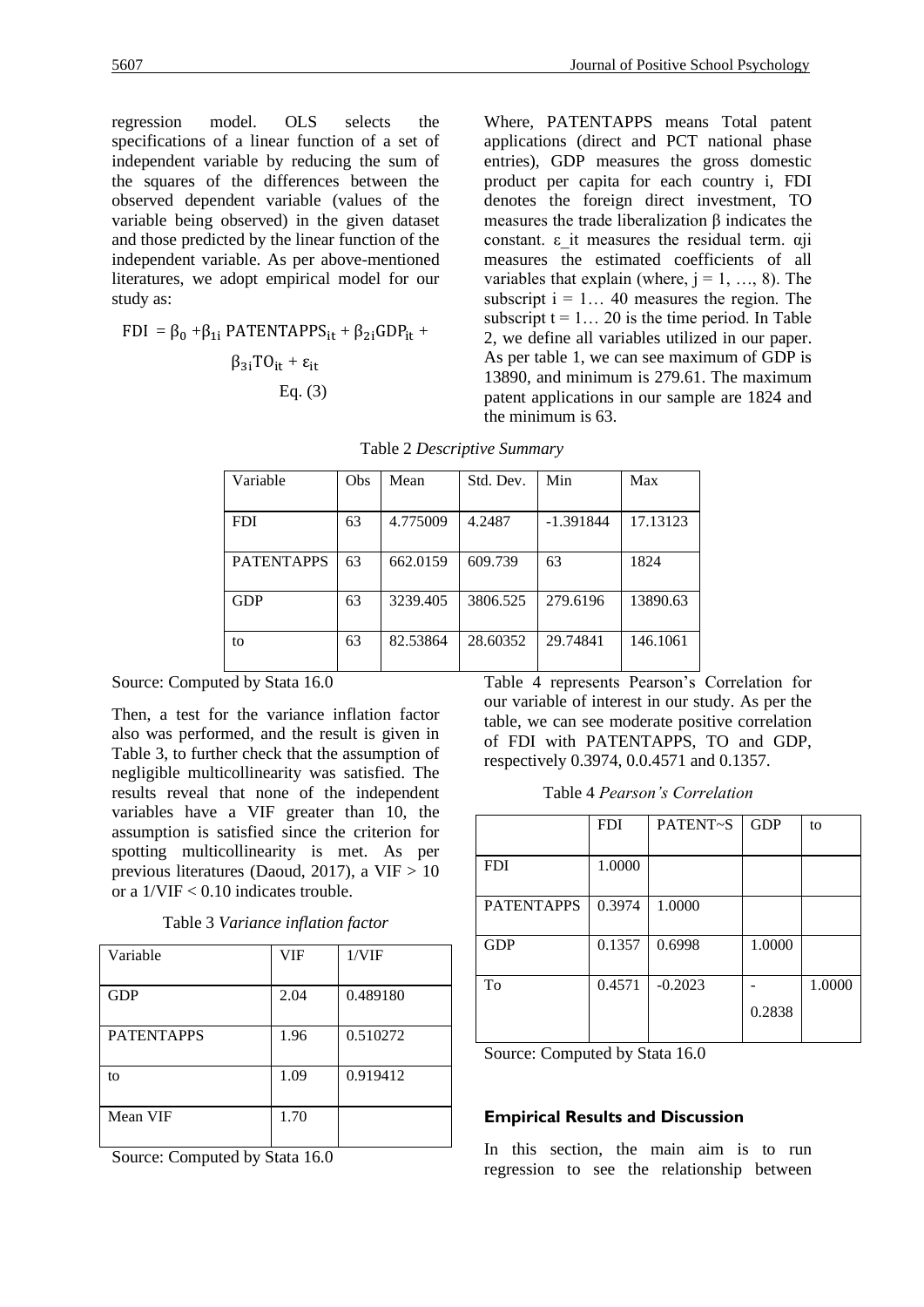PATENTAPPS, GDP, TO and FDI in Central Asian countries from 2000 to 2019 by utilizing OLS panel data model and to analyze the results which come from the regression.

We begin our empirical investigation by presenting the results of the Equation (3) estimate and coefficients. The nexus between PATENTAPPS, GDP, TO and FDI is investigated in this equation. Table 5 summarizes the results of Equation (3)'s estimation.

From the table 5, we can see that there is a strong relationship between PATENTAPPS and GDP which indicates if there is 1% increase in PATENTAPPS, FDI see a 0.004% rise. Furthermore, trade openness and foreign direct investments have also a significant positive relationship that 1% increase in trade openness result in 0.079% increase in FDI. Interestingly, GDP has an insignificant negative impact on FDI.

Table 5 *Estimation results for OLS.*

|                   | (1)          |
|-------------------|--------------|
| <b>VARIABLES</b>  | <b>FDI</b>   |
|                   |              |
| <b>PATENTAPPS</b> | $0.00416***$ |
|                   | (0.000927)   |
| <b>GDP</b>        | $-0.000143$  |
|                   | (0.000152)   |
| to                | $0.0804***$  |
|                   | (0.0147)     |
| Constant          | $-4.152***$  |
|                   | (1.447)      |
|                   |              |
| Observations      | 63           |
| R-squared         | 0.467        |

Note: The calculated coefficients of PATENTAPPS (Total patent applications (direct and PCT national phase entries)) as a dependent variable are summarized in this table. We utilize an annual data panel of three Central Asian nations (Uzbekistan, Kazakhstan, Kyrgyzstan) from 2000 to 2020 to test this model statistically

Standard errors in parentheses

\*\*\* p<0.01, \*\* p<0.05, \* p<0.1

As per table 6, the results are nearly the same compared to table 5. In detail, patent applications and FDI have a strong relationship in 1% significance. It can clearly be seen in table 6 that if there is 1% increase in the number of patent applications, FDI can see 0.00516% rise. However, trade openness also has a strong significant positive relationship with FDI, respectively 1% rise in trade openness result in 0.0983% increase in FDI Inflows. But, there is no any significant relationship between country specific dummies and FDI, at all.

| Table 6 <i>Estimation for OLS with country</i> |
|------------------------------------------------|
| specific dummies                               |

|                                         | (2)          |
|-----------------------------------------|--------------|
| <b>VARIABLES</b>                        | <b>FDI</b>   |
|                                         |              |
| <b>PATENTAPPS</b>                       | $0.00516***$ |
|                                         | (0.000958)   |
| <b>GDP</b>                              | $-0.000226$  |
|                                         | (0.000179)   |
| to                                      | $0.0983***$  |
|                                         | (0.0271)     |
| <b>UzbekistanDummy</b>                  | 3.322        |
|                                         | (8.001)      |
| UzbekistanDummy#c.PATE<br><b>NTAPPS</b> | $-0.00566$   |
|                                         | (0.00457)    |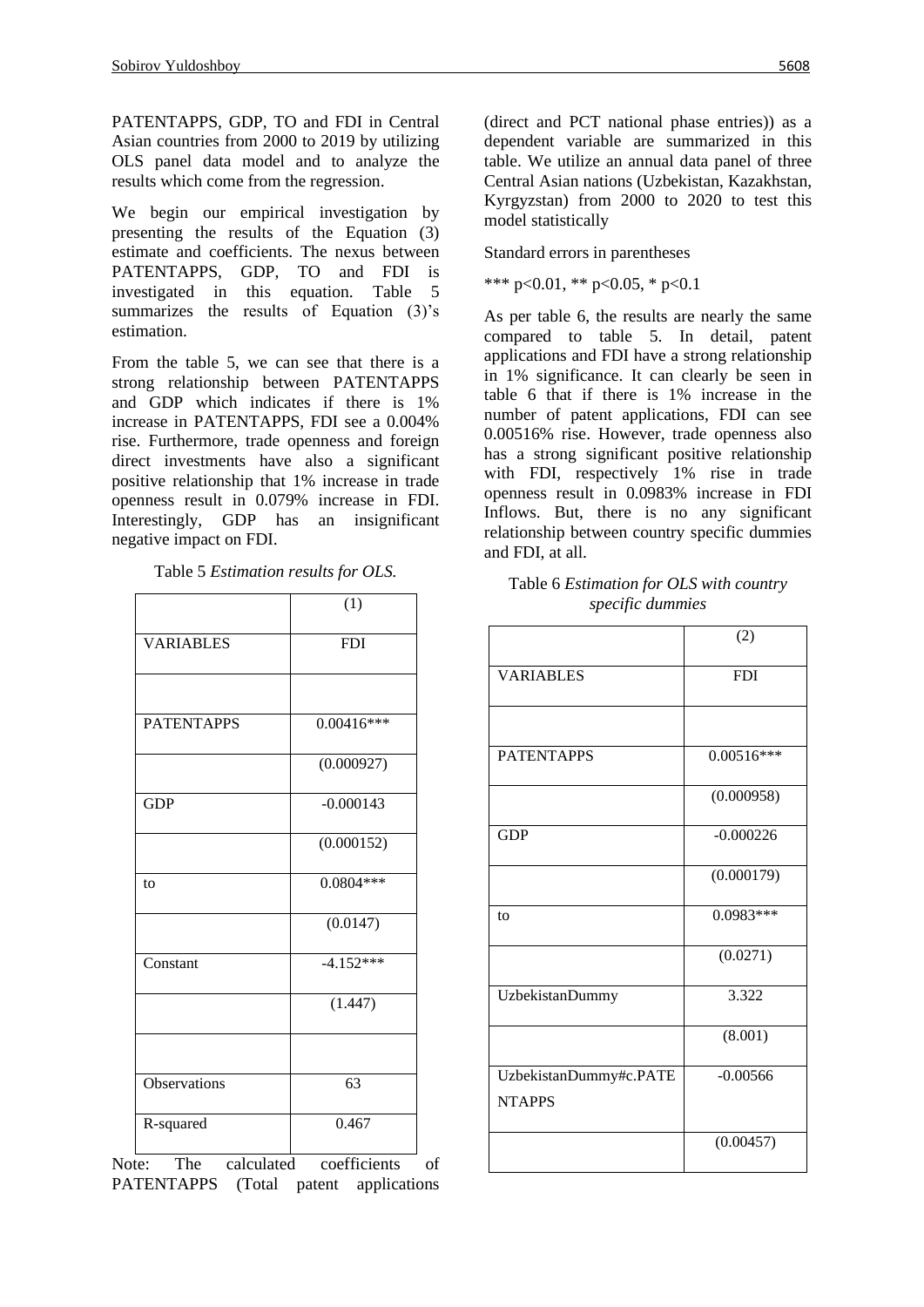| UzbekistanDummy#c.to  | $-0.0395$ |
|-----------------------|-----------|
|                       | (0.0757)  |
| UzbekistanDummy#c.GDP | 0.00142   |
|                       | (0.00170) |
| Constant              | $-6.247*$ |
|                       | (3.173)   |
|                       |           |
| <b>Observations</b>   | 63        |
| R-squared             | 0.547     |

Note: The calculated coefficients of PATENTAPPS (Total patent applications (direct and PCT national phase entries)) as a dependent variable are summarized in this table. We utilize an annual data panel of three Central Asian nations (Uzbekistan, Kazakhstan, Kyrgyzstan) from 2000 to 2020 to test this model statistically

Standard errors in parentheses

\*\*\* p<0.01, \*\* p<0.05, \* p<0.1

Then, as per Jeffrey M. Wooldridge (2015), we can analyze the country specific effects of the number of patent applications of Uzbekistan to FDI Inflows among other countries, using by this equation:

$$
\frac{\partial y_1}{\partial x_1} = \beta_1 + \beta_2 x_2
$$
 Eq. (4)

From this equation:

Y-dependent variable

 $X_1$ -is independent variable which is to be compared

X₂-summary mean of independent variable

 $\Box$ <sub>1</sub>-Uzbekistan's country specific dummy variable coefficient

□2- interaction of the coefficients of Uzbekistan's country specific dummy and independent variable which is to be compared (PATENTAPPS).

We may perform comparisons for IPRs in Uzbekistan, which is our field of interest in our investigation, after receiving the findings shown in Table 6. To generate exact findings for Uzbekistan, we use OLS regression using country dummies, including interaction country dummies with PATENTAPPS, GDP and TO.

We just look at PATENTAPPS as independent variables (x1) in Equation 4 to compare which are our key topics of interest. We can determine if the number of patent applications in Uzbekistan are statistically significant or not by examining coefficients using the abovementioned equation.

1. The number of patent applications

 $Y= 3.2 + (-0.00566*662)$ 

 $Y = 3.2 - 3.74$ 

 $Y = -0.54$ 

As per this result, we can conclude that the number of patent applications has a negative effect on FDI Inflows to the Economy of Uzbekistan rather than other, but there is no any significant relationship between FDI and the number of patent applications in Uzbekistan. So, we conclude that the number of patent applications has not got a critic role to enhance FDI attractiveness in Uzbekistan through selected countries in our model. So as per the results in table 5, we can give recommendations for international property rights and FDI strategies.

#### **Conclusion**

This study has added to the literature by establishing the following critical results in the course of evaluating the relationship between IPRs and FDI inflows in the short term in Uzbekistan from 2000 to 2020 including market size, trade openness are also taken into account as a primary driver of FDI inflows into Uzbekistan. In detail, FDI rises by 0.004% for every 1% growth in PATENTAPPS. Furthermore, trade openness and foreign direct investments have a considerable positive link, with a 0.079 percent rise in FDI for every 1% increase in trade openness. Surprisingly, GDP has a negligible negative effect on FDI. From these results, we can make enough evidence for our hypothesis.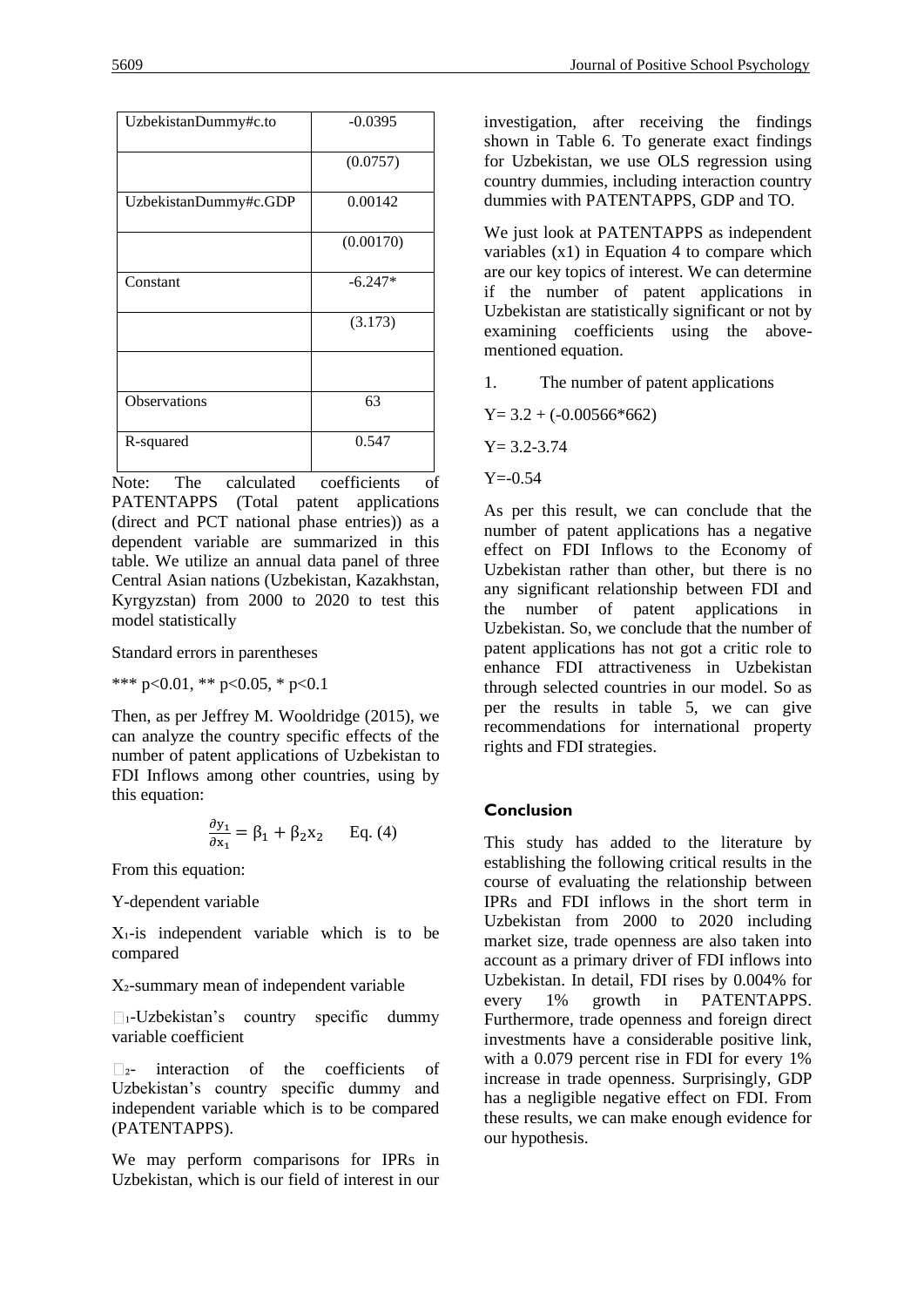I also should draw more attention to some of the paper's shortcomings. To begin, I am limited to data sets from 2000 to 2020 for selected Central Asian nations since they gained independence in the 1990s and there were insufficient statistics until the 2000s, which is why I conducted my empirical study using datasets from 2000 to 2020. Second, due to the same reason, the paper's econometric approaches are limited (i.e. data set limitations). With limited data sets, other timeseries analysis, such as causality, cointegration, and error correction, may be ineffective. Aside from that, as previously said, the variables for the analytical study were picked based on earlier studies in which these variables were the most commonly researched elements with significant results. However, several important variables are left out of this research. These types of flaws will be addressed in future study.

## **Policy Implications**

The following are the policy implications of this paper: Government officials in Uzbekistan can promote strong economic growth through promoting FDI, opening up the economy and trade, and accumulating more domestic capital. As a result of these attributes, host nations will become the finest platform for foreign direct investment. Intellectual property rights appear to be another issue on which policymakers in all nations in our study should focus. Authorities in Uzbekistan should also be stronger in their enforcement of intellectual property rights since it boosts the favorable impact of FDI on economic growth. As a result of the FDI inflow, such enforcement will be able to generate new ideas as well as high-end items through research and development. Investors are more willing to direct FDI to nations that offer the finest platform for the protection of IPR that they would profit from in exchange for FDI inflow. Strong IPR protection might help a nation in terms of technology transfer via increased FDI from high-tech businesses, resulting in a rise in value-added activities, which boosts productivity and economic growth.

#### **Reference**

- [1] Alexiou, C., Nellis, J., & Papageorgiadis, N. (2016). The effect of patent enforcement strength and FDI on economic growth. Multinational Business Review.
- [2] Arnesen, S., Broberg, M., Hansen, N., Nordström, D., Odbratt, M., & Tu, V. (2021). Strategies for Intellectual Property in Transformative Industries.
- [3] Borovitsky, D. (2020). Intellectual Property Rights and Foreign Direct Investment in Low Income Countries.
- [4] Chan, S. M., & Tang, T. C. (2017). Foreign direct investment inflows and intellectual property rights: Empirical evidence from different income groups. Global Economic Review, 46(4), 372-401.
- [5] Dai, J. (2020). Intellectual property rights protection, foreign technology introduction and FDI-based on the provincial-level panel data of China. Journal of Accounting, Business and Finance Research, 8(1), 30-38.
- [6] Daoud, J. I. (2017). Multicollinearity and regression analysis. Paper presented at the Journal of Physics: Conference Series.
- [7] Fatma, M., & Zouhaier, H. (2021). Investigating the Foreign Direct Investment, Intellectual Property Rights and Economic Growth: A Panel Study from Arabic Countries. Modern Perspectives in Economics, Business and Management Vol. 7, 96-106.
- [8] Frandsen, L. (2015). Foreign Direct Investment and Property Protection in Brazil. Copenhagen Business School, 1- 93.
- [9] Gerring, J., Bond, P., Barndt, W. T., & Moreno, C. (2005). Democracy and economic growth: A historical perspective. World politics, 57(3), 323-364.
- [10] Glass, A. J., & Saggi, K. (2002). Intellectual property rights and foreign direct investment. Journal of International economics, 56(2), 387-410.
- [11] Glass, A. J., & Wu, X. (2007). Intellectual property rights and quality improvement. Journal of Development economics, 82(2), 393-415.
- [12] Hill, R. C., Griffiths, W. E., & Lim, G. C. (2018). Principles of econometrics: John Wiley & Sons.